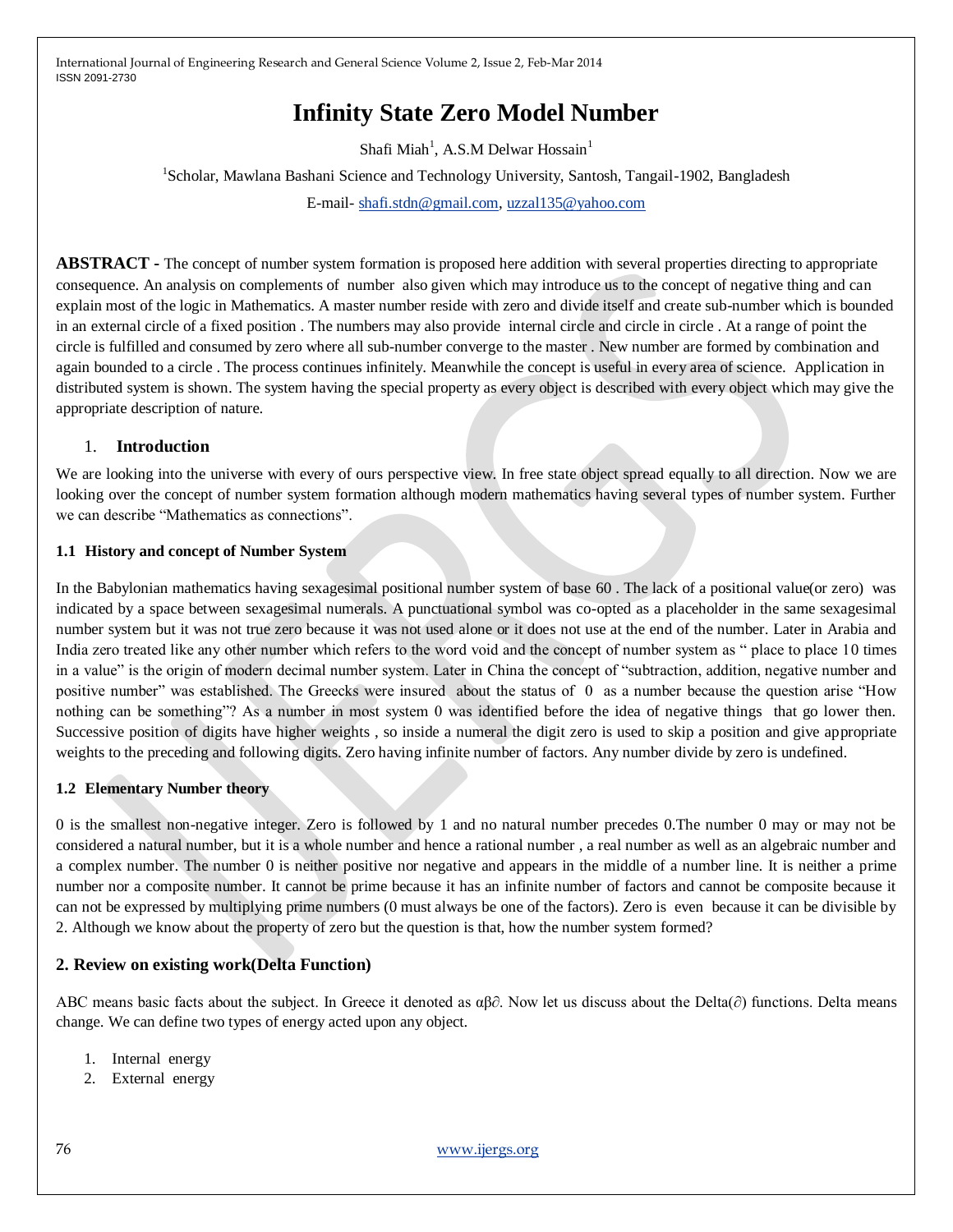So, if any external energy acts upon any object we can simply derive that, Total energy=internal energy + external energy.

### **2.1 Impulse Function**

When a large force acts for a short time, then the product of force and time called impulse in applied mechanics. The unit impulse function is the limiting function,

$$
\partial(t-1) = 1/e, \qquad a < t < a + e
$$

### $= 0$ , otherwise.

The value of the function(height of the strip in the figure) becomes infinite as  $e \rightarrow 0$  and the area of the rectangle/strip is unity.

 $\int$   $\partial (t-a) dx$ *∞* 0  $= 1$ 



function.

The Unit impulse function defined as follow,

 $\partial(t-a) = \infty$ , for t=a

 $=0$ , for  $t \neq a$ .

Two types of delta function are,

- 1. Dirac delta function[7].
- 2. Kronecker delta function[7].

Now we arrive to a basic point, first we are starting with a question, "If we throw a stone on water what will happen?" The answer can be simply given, the position where hit it creates an empty space and creates a number of circle around the empty space. So how the empty space fulfilled? We can say that, the circles created before consumed to empty space and converged to original point. Let us look at the effect of energy as impulsion, as we mentioned earlier in free state object spread equally to all direction. Now we may be able to understand, proposed model of number system described in section 3.

# **3. Proposed Model**

# **3.1 Infinity state zero model number**

#### **3.1.1 Method:**

A master number reside with zero. Then the master number is divided into sub-numbers in a fixed position of a circle and bounded into that circle. At that point of view master number is also a sub-number. When the circle is completed, it is consumed to zero and all sub-number converge into the master .The master number again divide and the sub-numbers combine with zero, itself, with other and with the master forming compound number which also act like sub-numbers .Every number fulfill its own circle. Sub-numbers are

Figure 2.1.1 Impulse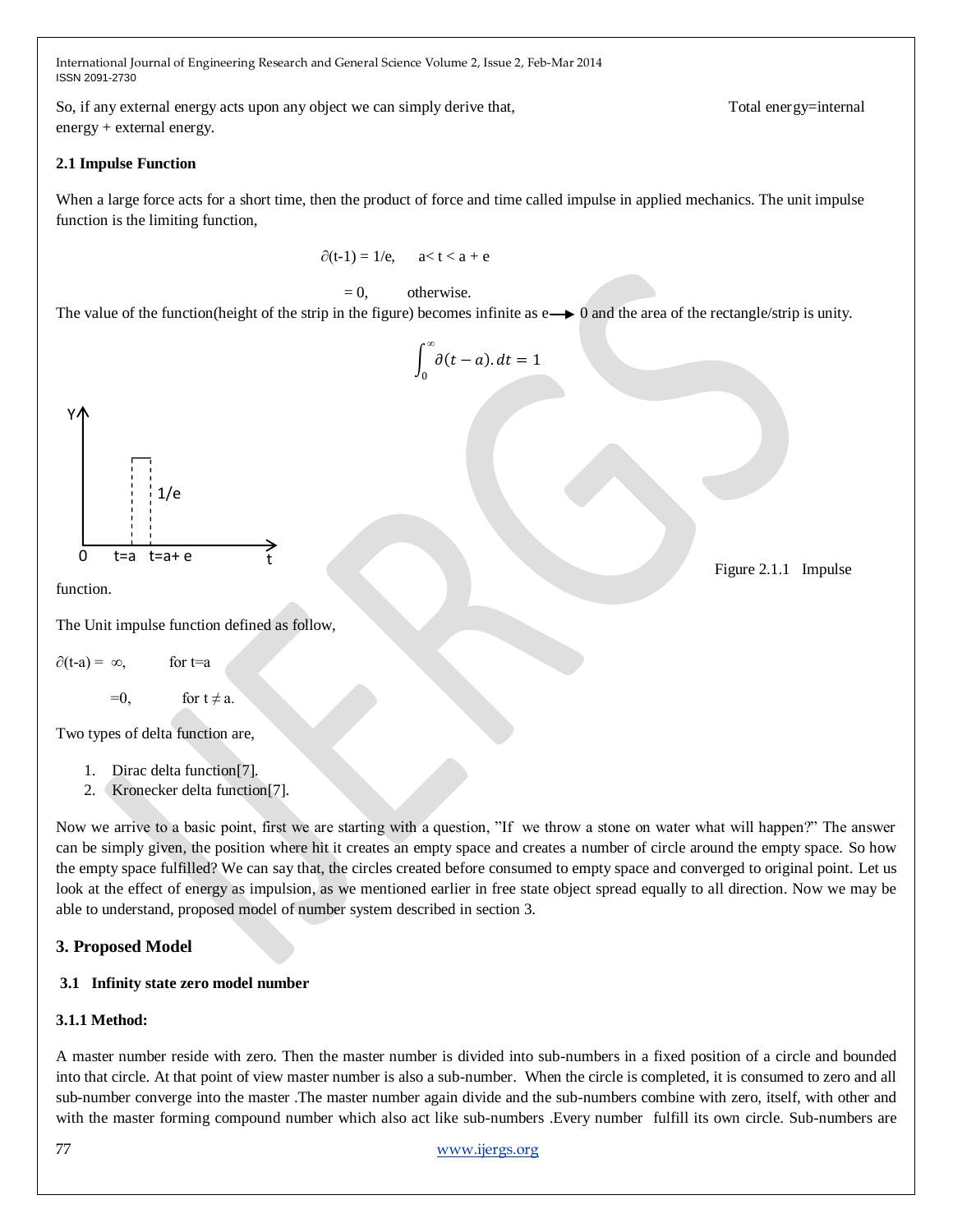only created and bound to circle only when all sub-numbers converge to the master which was created before. The process continues to infinity. See figure 3.1.1

Let, the master number is 5. As we mentioned earlier in a free state object spread equally to all direction. We take master number 5 because it appears at the middle of the natural number digit. It divides into sub-numbers equally as 1,2,3,4 and 6,7,8,9 in a fixed position of an external circle and Sub-numbers orient in that position of the corresponding circle.

**External Circle**: The circle, in which the sub-numbers are bounded is called external circle.

**Internal circle:** The Circle created between 0 and 5 by transitioning between them called internal circle.

Now look closely to the master number 5.Logically it appears after 4 means it must be belongs to external circle, but it resides with zero it also belongs to internal circle, which gives the special property existent with non-existent or reversely. Here we take the perspective view on external circle when after 4 to 5 or transition from 0 to 5 means existent property and perspective view on internal circle transition from 5 to 0 means non-existent property. But it can not be same time belonging to both circles, for that reason we take perspective view. These effects can be described by,

- 1. Distance effect.
- 2. Small particle effect.

Distance effect: Any object resides too much distant from another object it seems to having the property of existent with non-existent. Distant may be close to ∞.

Small particle effect: Any object is much small close enough to 0, it changes the state so frequently that remains with the property of existent with non existent.

Now let us look at an example, a person traveling on bus he will notice that road is moving, person stand beside road notice the bus is moving. We can not combine both result but can take either one of their perspective view. Here we describe everything by its corresponding weight or state.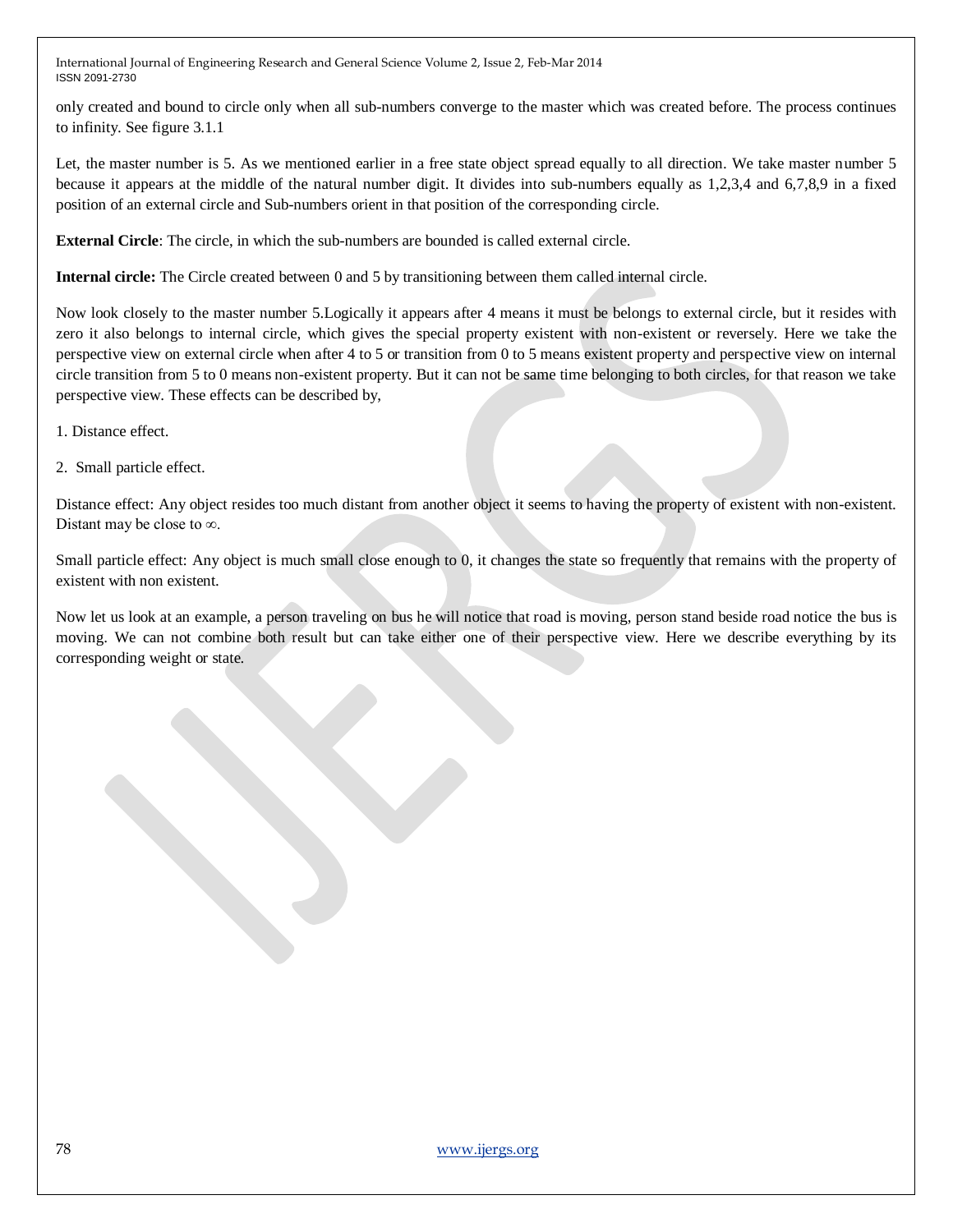

Figure 3.1.1 Infinity zero model number.

Now back to the example, every number having corresponding weight or state. 5 is higher weight than 4 because when we count 5, from external circle added with internal circle. Same time 6 has higher weight than 5 because from internal circle it added with external circle. Now See figure 3.1.2 and 3.1.3. we see that ,starting from Zero :1,2,3,4,6,7,8,9 are bounded in a external circle.1 starts with a direction – and going to direction + when the number going from 2 to 3.Again a transition is occurred when a half circle completed while the number is 4 then next number is 5.Transition occurred between 0 to 5.Again 6 starts with a direction + and going to – when the number is 8.And when the next number is 9 the circle number 1 is fulfilled , but not completed. Any circle complete if and only if its corresponding internal circle is completed. We see in the figure 3.1.2 that in circle number 1(external) we start from a direction – and when the circle is fulfilled the direction is same as the starting.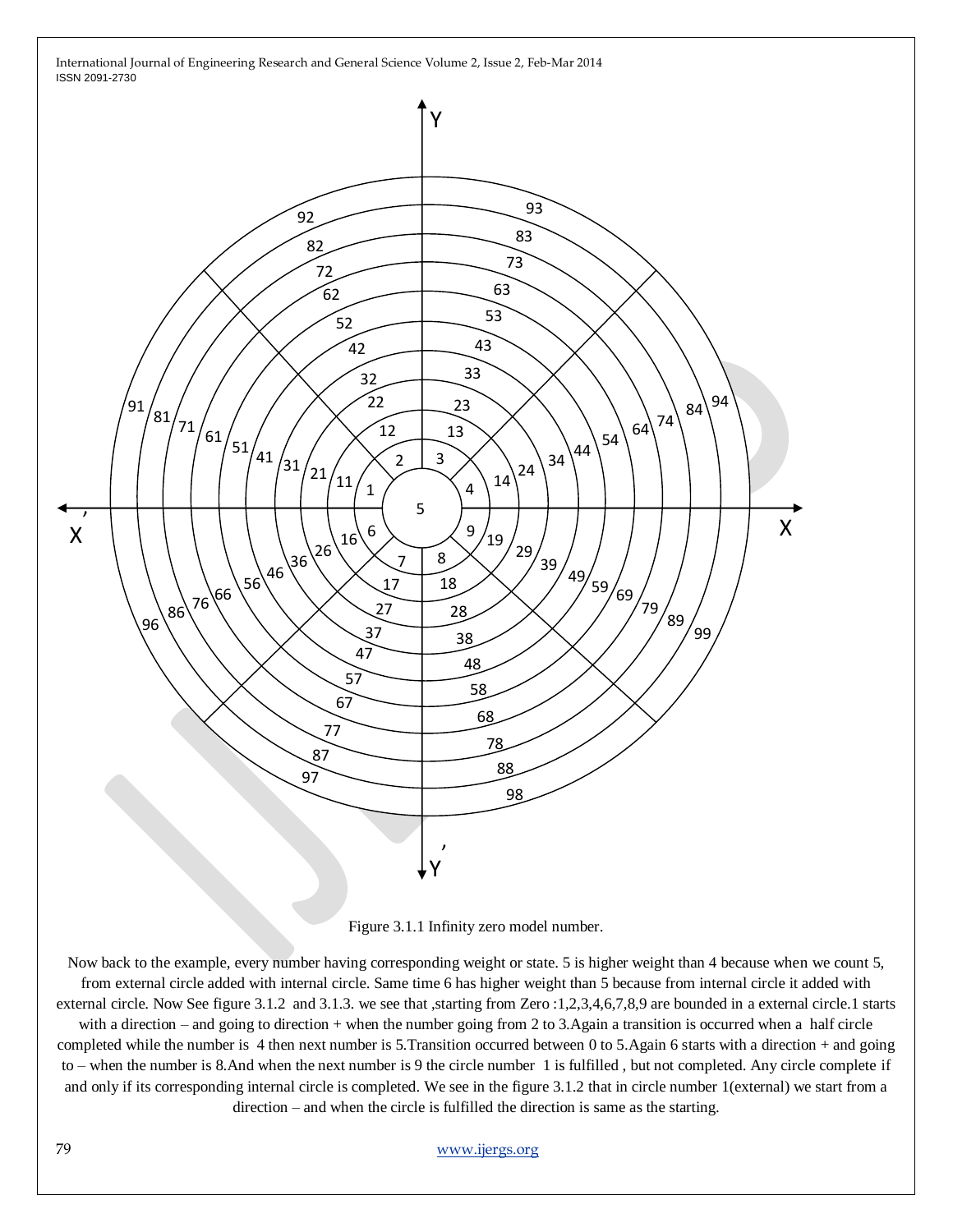





Figure 3.1.3 Internal and External circle

Now after 9 the next number is 10,means 1 combine with 0.We have seen that while starting from 0 when the number was 4 then we count 5 means transition from 0 to 5 and while any number(here 1) combine with 0 then 5 give up control or transition from 5 to zero where an internal circle is completed .As the internal circle completed then the external circle is also completed or All sub-numbers 1,2,3,4,6,7,8,9 consumed to zero and converged to the master. See figure 3.1.4.



Figure 3.1.4 Complete internal circle process.

Now the sub-numbers begin to combine with itself, other sub-number and the master number. For example 1 combine with itself with 2,3,4,5,6,7,8,9 and creates its own circle. Any number only can combine with its current mate and the lower circle sub-numbers which was consumed to zero and converged to master before (Figure 3.1.5).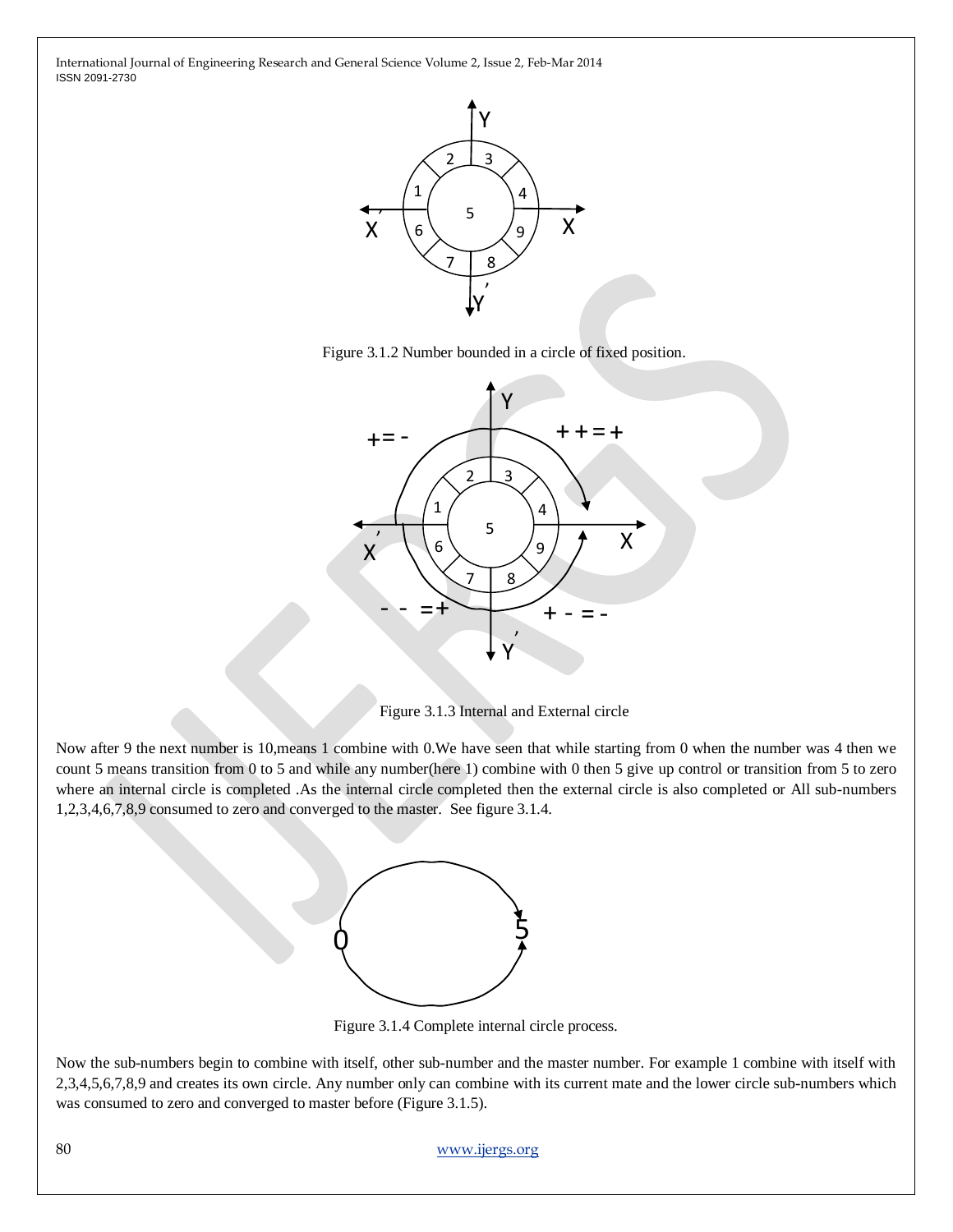

Figure 3.1.5 Circle of 1

Look closely any number combination with 0 and master is not shown in figure 3.1.1 or the  $0<sup>th</sup>,2<sup>nd</sup>,4<sup>th</sup>,6<sup>th</sup>$ ,....circle are not shown. Rather any number combine with 0 and master number thought as separate number line. If we want to show any number combined with 0 and 5 it may be as bellow(Figure 3.1.6 and 3.1.7), Here we only show the combination process, if we want to see whole numbers as the  $0^{\text{th}}$ ,  $1^{\text{st}}$ ,  $2^{\text{nd}}$ ,  $3^{\text{rd}}$ ,  $4^{\text{th}}$ , .....circles then the system may be like bellow(Figure 3.1.8),



Figure3.1.6 Number combination with zero(10)



Figure 3.1.7 Number combining with master(15)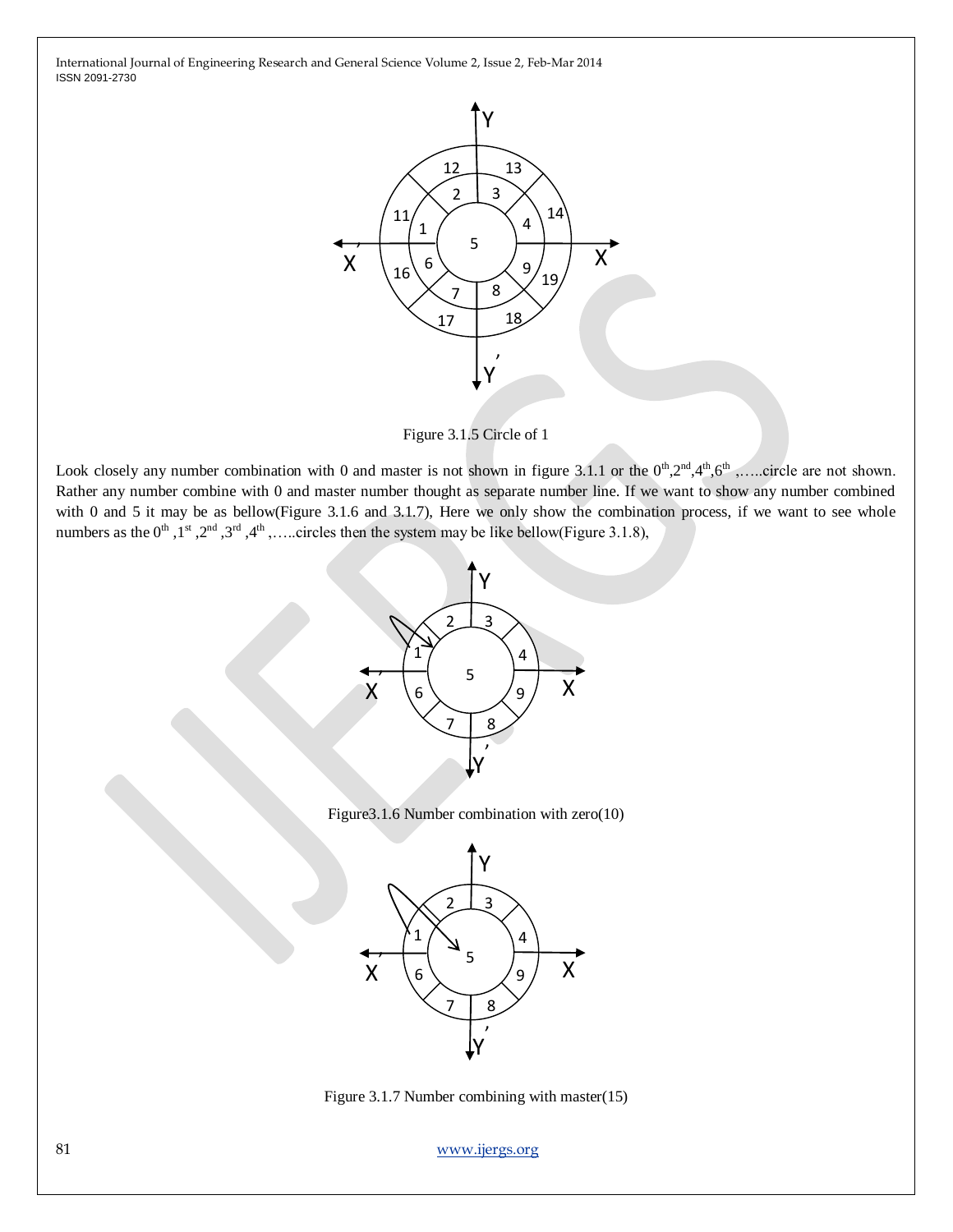But we strongly reject this system (figure 3.1.8) because we can not show all circles same time because any sequence comes positively and negatively one after another which continues to infinity, if we separate any part from the sequence it is not visible to other part of that sequence. So external circle is not visible to internal circle process or if we can show external circles, we can not show internal circles. For that reason we use infinity state zero model number system in Figure 3.1.1(Showing all external circles. Internal circles as the thought of combination). If we can show and consider both separate part same time (Although not possible) the result can be converted to anywhere as wishes which may be logical or illogical or both(Reiman Series Theorem).

Now we can show the circle of 2,3,4,5,….10,11,..100,….and for all numbers(Figure 3.1.1). The number system process continues to infinity (Figure 3.1.1).



Figure 3.1.8 All number sequence.

#### **3.1.2 Properties of the Number system**

#### **Circle in circle:**

In a external circle when every number of that circle completed their own circle or any number combine with more than 1 internal circle then a circle in circle is produce. For example in circle number 1 ,the number 1,2,3,4,5,6,7,8,9 complete their own circle after that a circle in circle is created .While the number is 99 then the next number is 100 or here 1 combine with two internal circle. A circle in circle is produced. As another example when the circle number is 3 means 11,12……19,when last number of circle 3 completed its own circle or 19 complete its own circle by 19 combine with 9 the next number is 200,a circle in circle is created.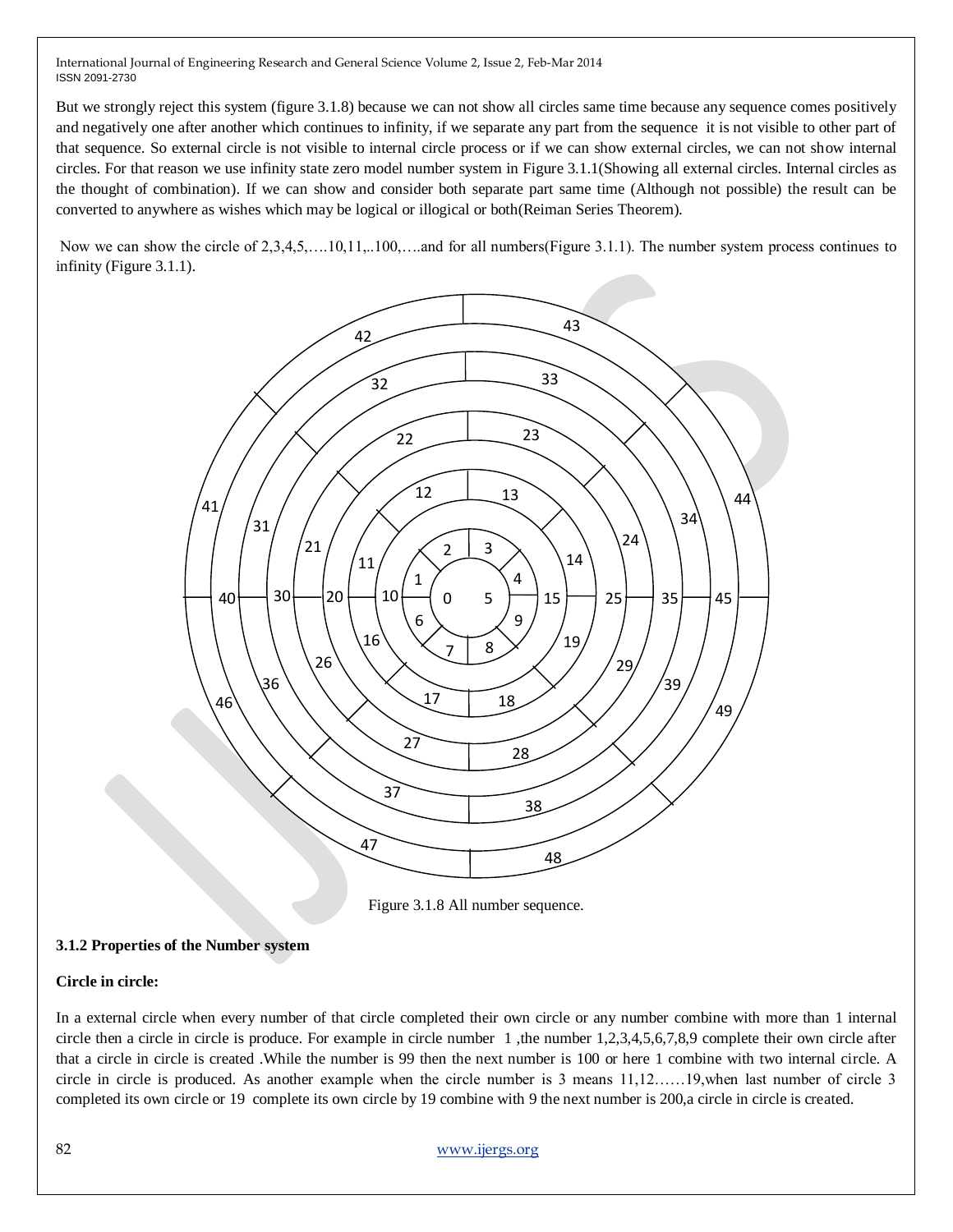#### **Identity:**

We can begin concept of identity as with a question "Is the number 9999, circle of 999 or 99 or 9?"

The question can be answered as bellow by Identity:-

9999 is not the circle of 9 because 9 can not combine with 999.Because 999 is created after 9 and 999 is not converged to the master before 9 or 999 is not the mate of 9 in same circle. On the other hand 9999 is the circle of 99.because 99 can combine with itself and other which was converged to the master before itself and the number of same circle. But 99 having a circle of its own when the number is 999.Here the number 999 is in the circle of 99.But 999 yet not having an identity or its own circle .For that reason for the number 9999 identity is given to 999 or easy word 9999 is the circle of 999.If any number having its own circle, identity is given to possibly new one.

**Cross-point:** If we draw a straight line through the master number from a position of a circle to the opposite end of that circle, the summation of one end with other end will always be equal or same as other straight line goes through the same circle (figure 3.1.9).



Figure 3.1.9 Summation and cross point of a circle.

Cross-point of all straight line is 5.In  $1^{\text{st}}$  circle two end point of  $1^{\text{st}}$  straight line st1 is 1 and 9.Then the summation is 1+9=10.Similarly in the  $1<sup>st</sup>$  circle for the straight lines,

 $St1 St2-$ St3  $St4 1 + 9 = 10$  $2 + 8 = 10$  $3 + 7 = 10$  $4 + 6 = 10$ 

For  $3<sup>rd</sup>$  circle the summation of two end point of the straight line,

| $St1 \longrightarrow 11 + 19 = 30$ |
|------------------------------------|
| $St2 \longrightarrow 12 + 18 = 30$ |
| $St3 \longrightarrow 13 + 17 = 30$ |
| St4 $\longrightarrow$ 14 + 16 = 30 |
|                                    |

Similarly for the  $5<sup>th</sup>$  circle and so forth…………The summation is same. The summation of two end point of any one of the straight line provide the total number of internal + external circle. For our decimal number system the base is 10, if base is r and two end point of straight line are e1 and e2 of a certain circle then,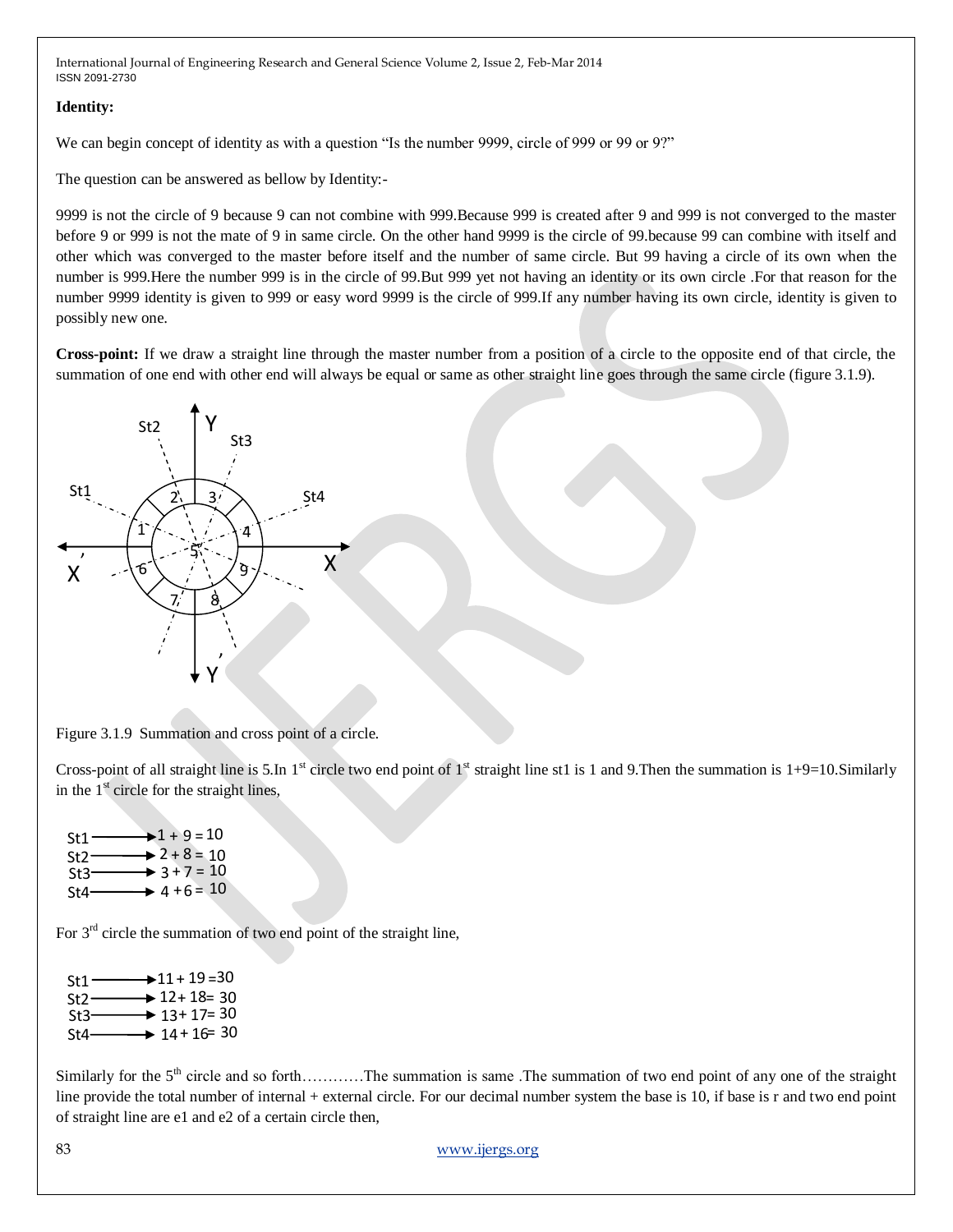> Total number of (internal + external) circle  $=\displaystyle\frac{e1+e2}{e}$ r

Here, number 18 is in the position of total internal + external circle:18+12=30;Then,  $30/10=3.$ So total internal + external circle position for 18 is 3.Now when the number is 5 or any number combining with 5 ,then the total internal+ external circle can be calculated by the perspective view on internal circle or external circle.5 or any number combining with 5 provide the same number. So  $e1= e2$ .

Perspective view on external circle for 5 or any number combining with 5 then,

Total number of (internal + external)circle  $=\frac{2*e1}$ r

Perspective view on internal circle for 5 or any number combining with 5 then,

Total number of (internal + external)circle  $=\frac{2*e1}{\pi}$  $\frac{1}{r}$  - 1

For number 0 or any number combining with 0 provide the same number. Then,

Total number of (internal + external)circle  $=\dfrac{2*e1}{\sqrt{2}}$ r

Number 0 or any number combining with 0 and 5 or any number combining with 5 can be seen as a separate number lines.

Finding circle in circle(Climbing Method):

1. Summation of two end point of certain external circle is as bellow,

For  $1<sup>st</sup>$  circle is  $10,3<sup>rd</sup>$  circle is  $30$ ......similarly we get result from various circles as,

10,30,50,70,90,110,130,150,170,190,210,230,250,270,290,310,330,350,370,390,410,430,450,470,490,510,530,550,570,590,610,630,6 50,670,690,710,730,750,770,790,810,830,850,870,890,910,930,950,970,990,1010,1030,1050,1070,1090,1110,1130,1150,1170,1190,1 210,1230,1250,1270,1290,1310,1330,1350,1370,1390,1410,1430,1450,1470,1490,1510,1530,1550,1570,1590……………………… ………………and so forth.

2. Dividing the sum by base 10 and adding the constituent part of numbers if exists until no combination is found then we get,

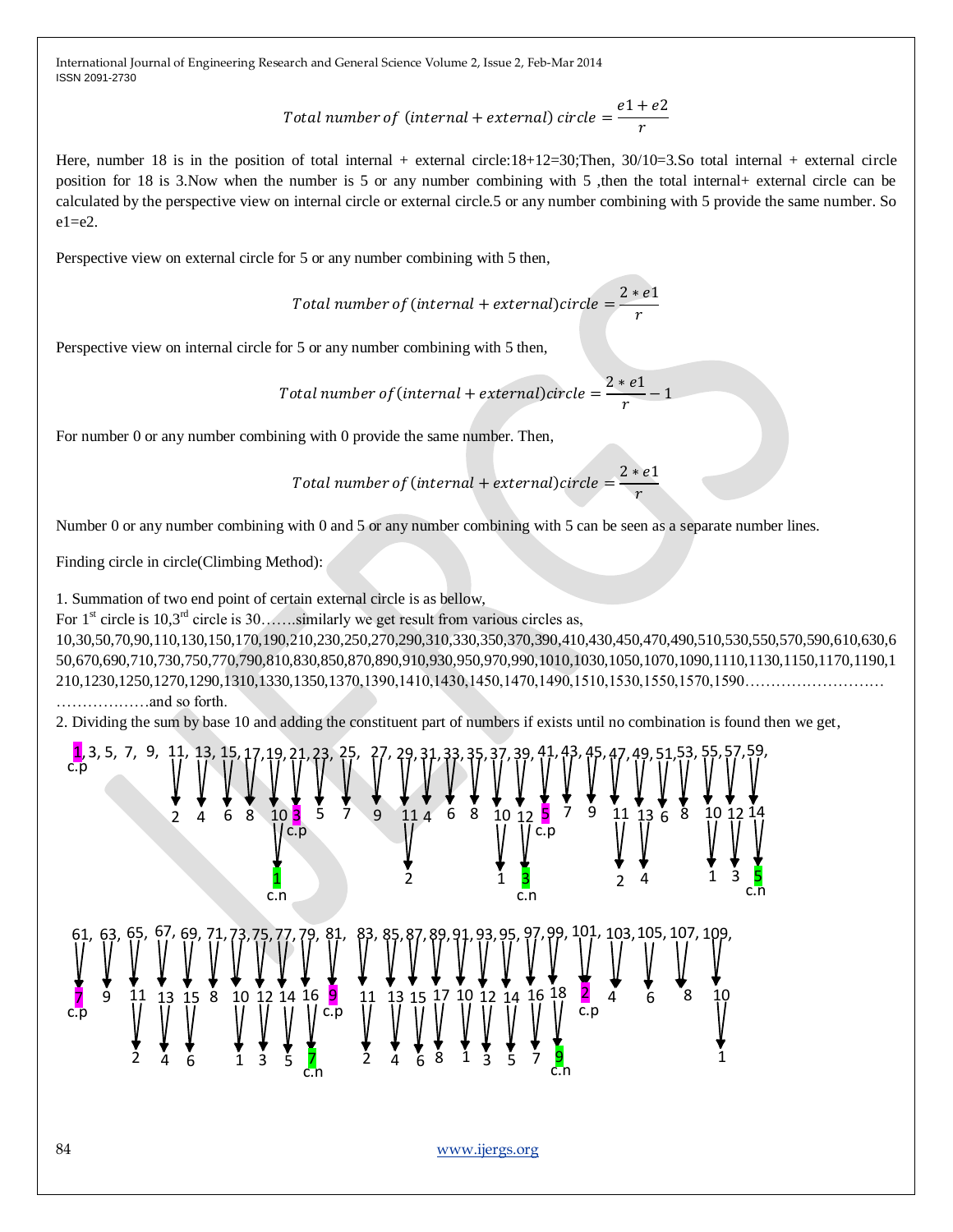

And so forth….

Here we see that a sequence as 1,3,5,7,9,2,4,6,8 and after 8 again back to 1.This sequence is called formal sequence.

Continuous pass  $(c, p)$ :-Is the variable, which contain the number of total internal + external circle number of start position of the formal sequence. Here c.p is shown by number with red color.

Control to next (c.n): Contain the value of formal sequence which again back to the number as the variable c.p . it provide or give control to the next number of formal sequence and the number which get control made as c.p. Here c.n is shown by number with Green color.

3. If a number is e1, then get it's total internal+ external circle number. Let the number is y.

Initialize total circle in circle  $x=0$ .

4. Start from c.p .when we get c.n then take the total number of internal+ external circle found at c.n. Let the number is z.

5. if( $(z+1) \le y$ ) then,

 $x=x+1$ ;

Update the value of c.p to the number of formal sequence where c.n pass the control.

Repeat step 4.

Else

 $x=x$ :

6. End.

Example:- 1. See that the first number at formal sequence is  $1$  so  $c.p = 1$ .

2. Start from 1

3. When the value again back to 1 from formal sequence as bellow

1,3,5,7,9,2,4,6,8,1

The value is assigned to c.n .now c.n=1.

4. Find total internal  $+$  external circle at c.n .it is 19.

5. Add 1 with 19 then 1+19=20

6. Now we want to see any number which having any circle in circle .Let the number is 86, then

86+84=170

170/10=17

17 is the total internal + external circle for 86.But 20>17.So 86 do not have circle in circle.

For further illustration formal sequence used by c.p(Red color) and c.n(Green color) is shown bellow,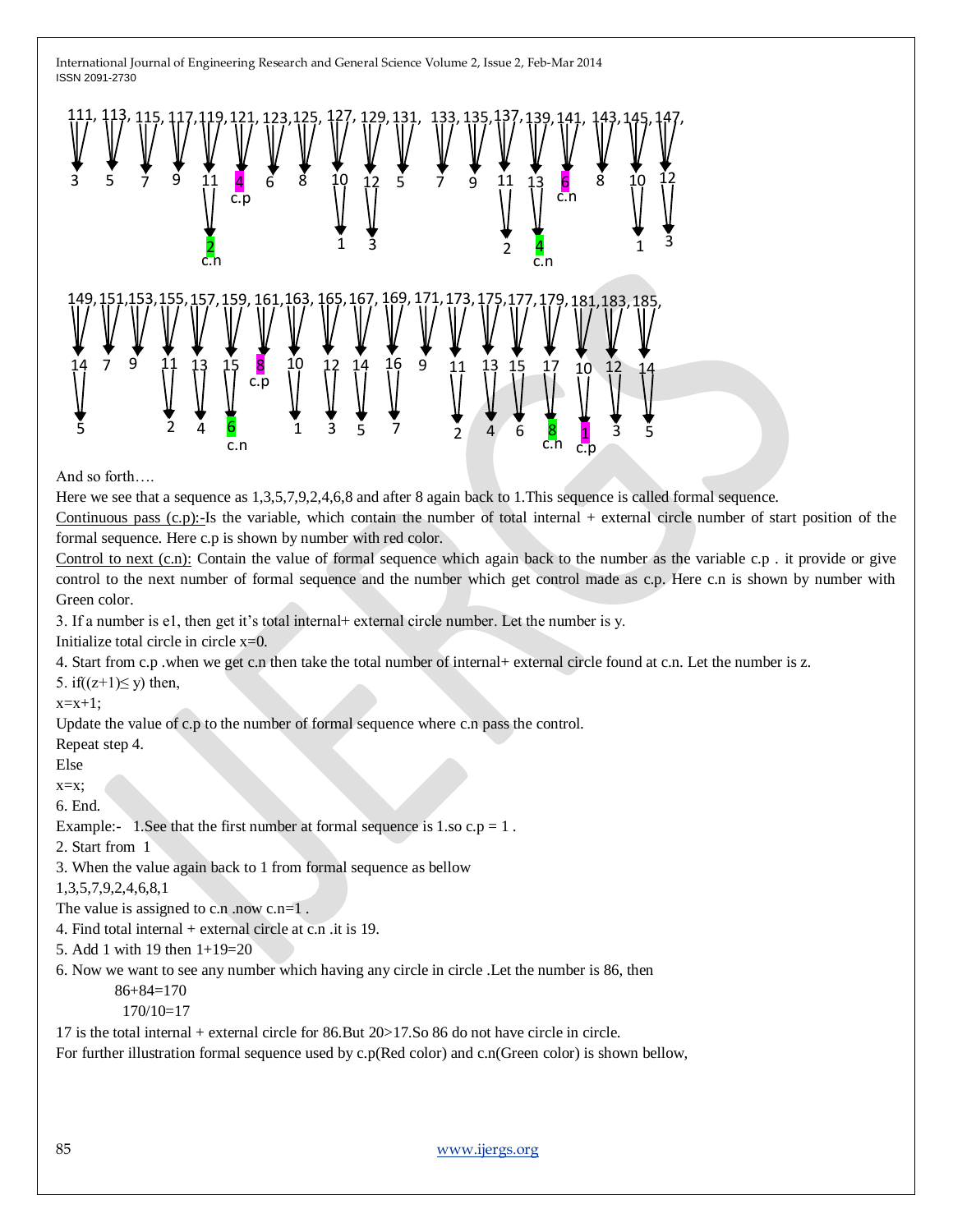

Figure 3.1.10 Formal sequence used by c.p and c.n.

So, we can define the position of any number as,

Position of a number= Total number of (internal+ external) circle + Total number of circle in circle.

There may be found other several circles such as self combination. We neglect these circles for increasing cost and other phenomena. Now the most interesting part is that, when we want to describe the exact position of any number then, we have to need all numbers which reside in the circles was created before its own resident circle. Same time its current mates are also needed. So we can reach to a conclusion that" Every object is describe with every object".

#### **3.2 Self combination and number combination with 0 or Binary number system. Method:**

Any number or master number combination with zero and itself (as 10,11,50,55...etc) how can we show them? This is described by binary number model. The concept is same like as ring protocol. Any number does not know about itself, if it wants to know it has to visit all the number to its circle. Here we let two number as 0 and 1. Here 1 as the master number (or representative of any numbers). In this system external circle also acts as a internal circle because of happening is so frequent and fast that coincides with the property as existent with non-existent.(Figure 3.2.1),

1. 1 reside with zero.

1

2. Counting 0 first

3. Count 1, means that now 1 having the existent property, transitioning from 0 to 1.

1

Counting 1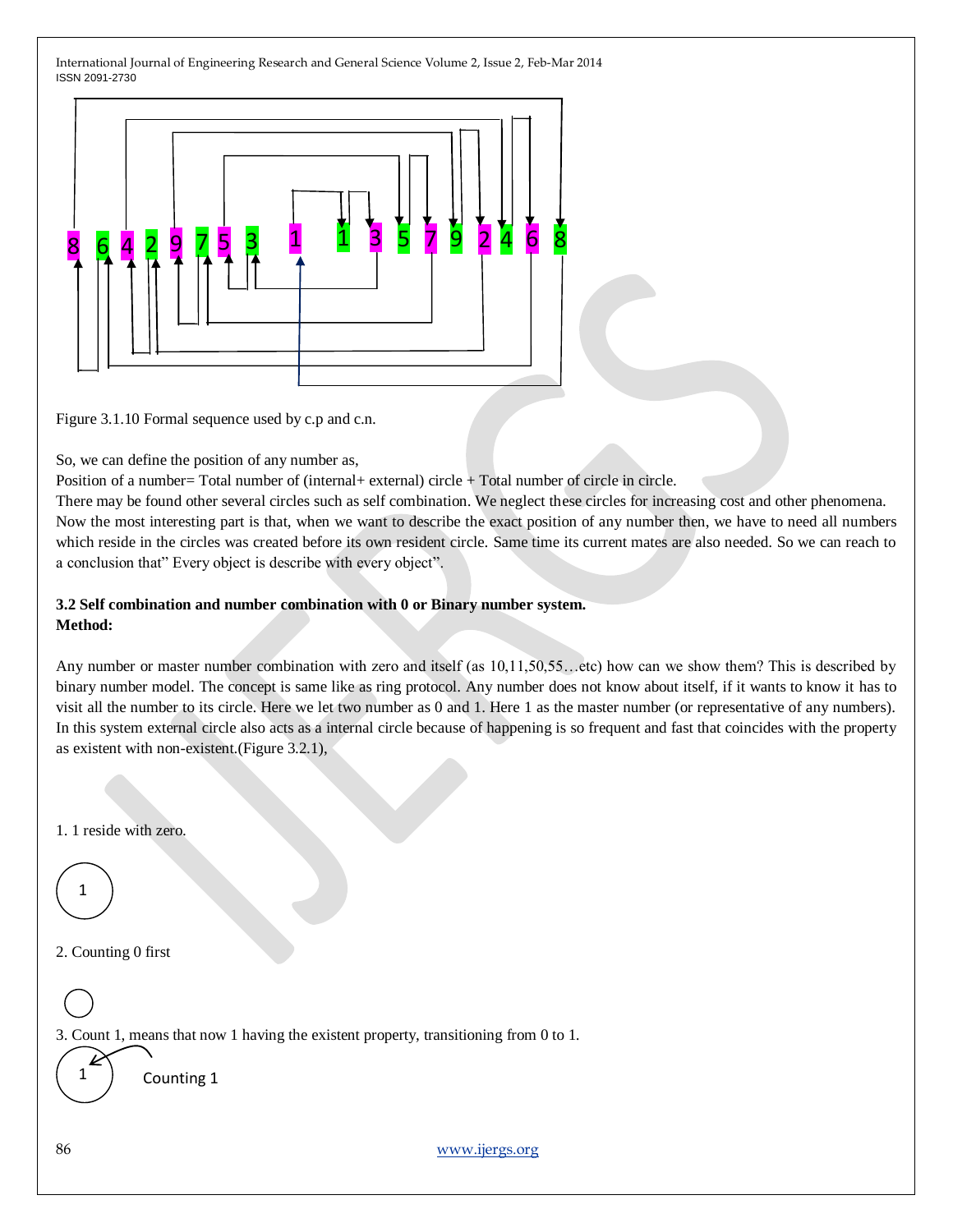4. Now as 1 having the existent property another 1 is provided to a external circle as bellow,



5. External circle is fulfilled the 1 in the external circle combine with 0 means consumed to zero and produce 10. Now look at internal circle where transition from 1 to 0 is done and here complete 1 internal circle. Also look at external circle that 1 consumed to zero means transition at external circle is 1 to 0 where external circle act as internal circle.



6. Now 1 converged to master and produce the number 11 by combination with master.



6. Now all 1's converged to master meaning existent property. Then another 1 is provided to external circle.



7. At first external circle transition was 1 to 0 and internal was 0 to 1. As the 2<sup>nd</sup> external circle fulfilled 1 of that circle consumed to 0.means transition will occur at internal circle from 1 to 0.Thus the number is 100.Higher order external circle acts as internal circle depending on lower order internal circle.

8. 1 at 2<sup>nd</sup> external circle now combine with internal circle master keeping transition from 0 to 1, produce 101.

9. Then the number will be 110, see that now  $1<sup>st</sup>$  external circle completed as internal circle. Now the  $2<sup>nd</sup>$  external circle completed because it has completed all of the lower internal circles bellow of it. Now it can combine with 1 to each circle.

10.111 is produced and another 1 is provided to an external circle.

Thus we can produce all binary number sequence. Binary number system model as bellow,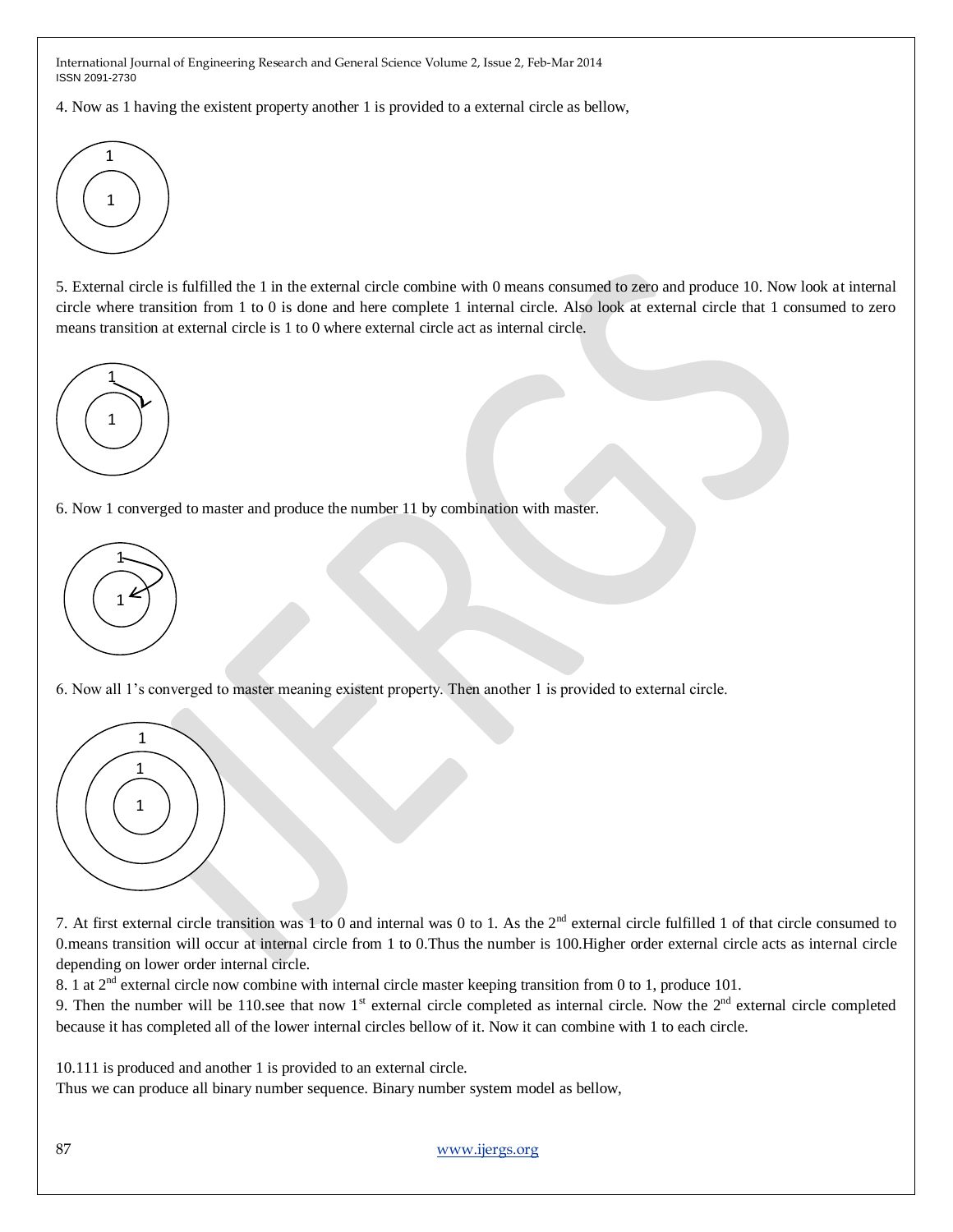

Figure 3.2.1 Binary Number system

### **4. Analysis**

#### **4.1 Complements of Numbers.**

Complements are used in digital computers for simplifying the subtraction operation and for logical manipulations .There are two types of complements provided for each base r system,

1. r's complement.

2. (r-1)'s complement.

#### **4.1.1 The r's complement:-**

Let given a positive number  $=N$ ,

Base= r.

N is the positive integer number having n integer part of digits.

Then r's complement of N can be defined as,

r and the state of the state of the state of the state of the state of the state of the state of the state of the state of the state of the state of the state of the state of the state of the state of the state of the stat  $r^n - N$ where  $N \neq 0$  and

0 where  $N=0$ 

10's complement of decimal number can be formed by leaving all least significant zero's unchanged .Subtracting first non zero LSB digit from 10 and then subtracting all higher significant digit from 9.

The 2's complement can be formed by leaving all LSB zeros .First nonzero digit unchanged and then replacing 1's by 0's and 0's by 1's in all higher significant digits.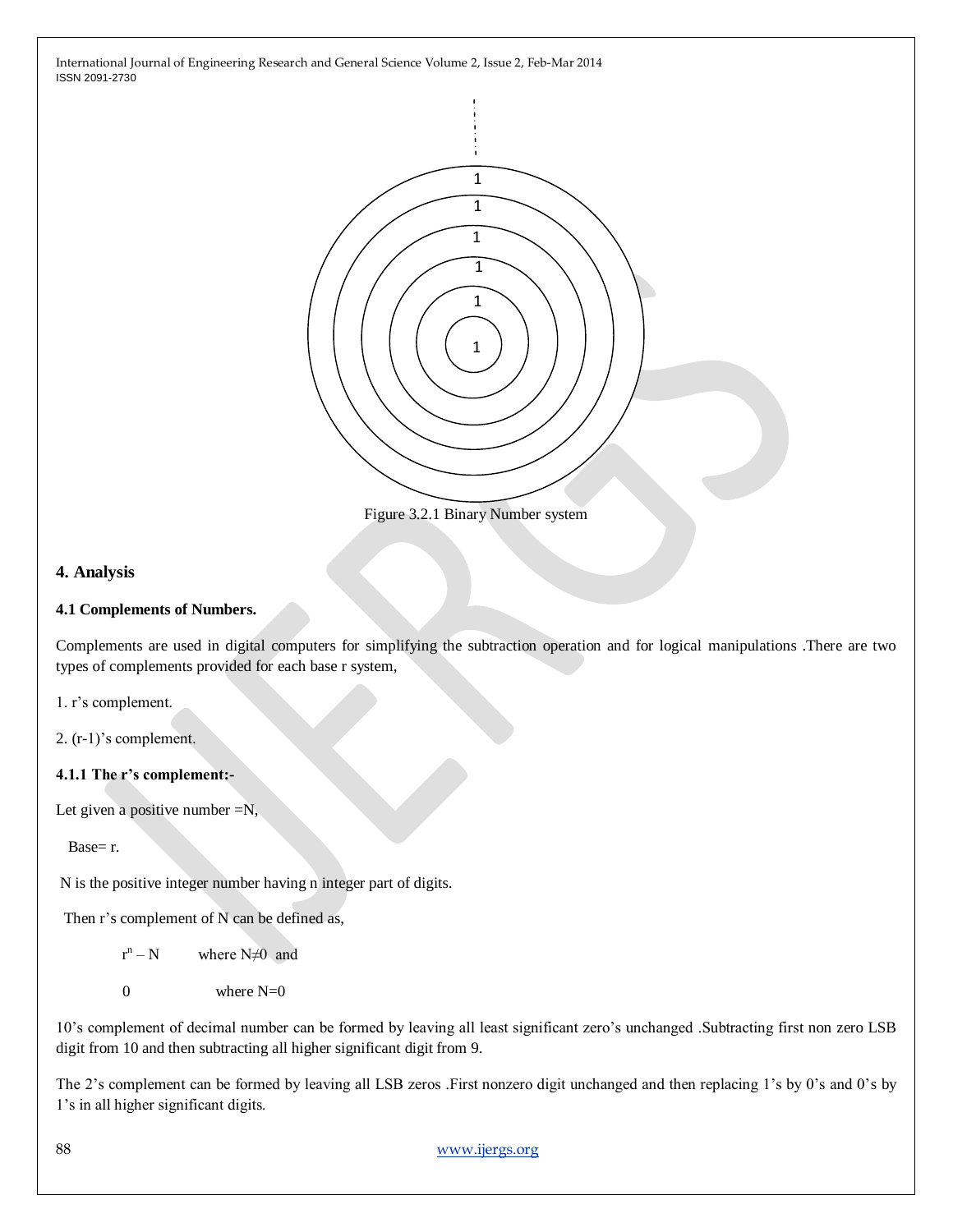# **4.1.2. The (r-1)'s complement:-**

Given positive number N in base r system with n integer part of digits and a fraction part of m digits ,The  $(r-1)$ 's complement of N can be defined as ,

 $r^n - r^{-m} - N$ 

9's complement of any decimal number is formed simply by subtracting every digits from 9 1's complement is most simpler form. The 1's are changed to 0's and 0's are changed to 1.r's complement can be obtained

from the  $(r-1)$ 's complement after addition of  $r<sup>-m</sup>$  to the least significant digit.

It is worth mentioning that , the complement of complement restore the original number. The r's complement of N is  $r<sup>n</sup>$ -N and complement of  $(r^n-N)$  is  $\{r^n-(r^n-N)\}=N$ .

Similarly for (r-1)'s complement we can show that complement of complement restore the original number.

If any number having n integer part of digit and m fractional part of digit then it's complement also have m integer part of digit.

# **4.1.3 Subtraction using r's complement:-**

Subtraction between two positive numbers (M-N) both of base r may be done as the following procedure.

1.Add the minuend M to the r's complement of subtrahend N.

2. if an end carry occurs ,discard it and the result is positive.

3. if an end carry does not occur, take the r's complement of the number obtained in the  $1<sup>st</sup>$  step and place a negative sign. The proof of procedure is as bellow:

Addition of M to the r's complement of N gives  $(M+r^n-N)$ . For numbers having integer part of n digits

And  $r^n = 1$  in the  $(n+1)$ 'th position(What has been called the end carry), M and N are positive numbers.

a.  $(M + r^n - N) \ge r^n$  if m $\ge N$ 

b.  $(M + r^n - N) < r^n$ if M<N

In case, a. answer is positive and equal to M-N ,which is obtained directly discarding the end carry.

In case, b. answer is negative and equal to  $-(M-N)$ , which is detected from the absence of an end carry . The answer is obtained by taking a second complement and adding a negative sign.

 $-\{r^n - (M + r^n - N)\}\}$ 

 $= - (N-M)$ 

#### **4.1.4 Subtraction using (r-1)'s complement:-**

Subtraction between two possible numbers (M-N) both of base r may be done as the following procedure.

- a. Add minuend M to the (r-1)'s complement of the subtrahend N.
- b. If an end carry occur add 1 to the LSB digit and the result is positive.
- c. If end carry does not occur take the  $(r-1)$ 's complement of the number obtained in first step and place a negative sign.

# **4.1.5 Subtraction between same number:-**

In some cases problem arises when subtraction between same number .The example is given bellow.

4.1.5.1. Example:-Subtract (110-110) using 9's and 10's complement.

Solution:- Here M=N=110

And  $n=3$  and  $m=0$ 

Using 9's complement:-9's complement of 110 is

 $10^3 - 10^{-0} - 110 = 889$ 

110 +889 999

Here no carry occur .So 9's complement of 999 is  $(10^3 \text{-} 10^{-0} \text{-} 999) = 000$ 

So the result is -0 which is totally complicated matter.

Using 10's complement:  $-10$ 's complement of 110 is  $(10^3 - 110) = 890$ 

So,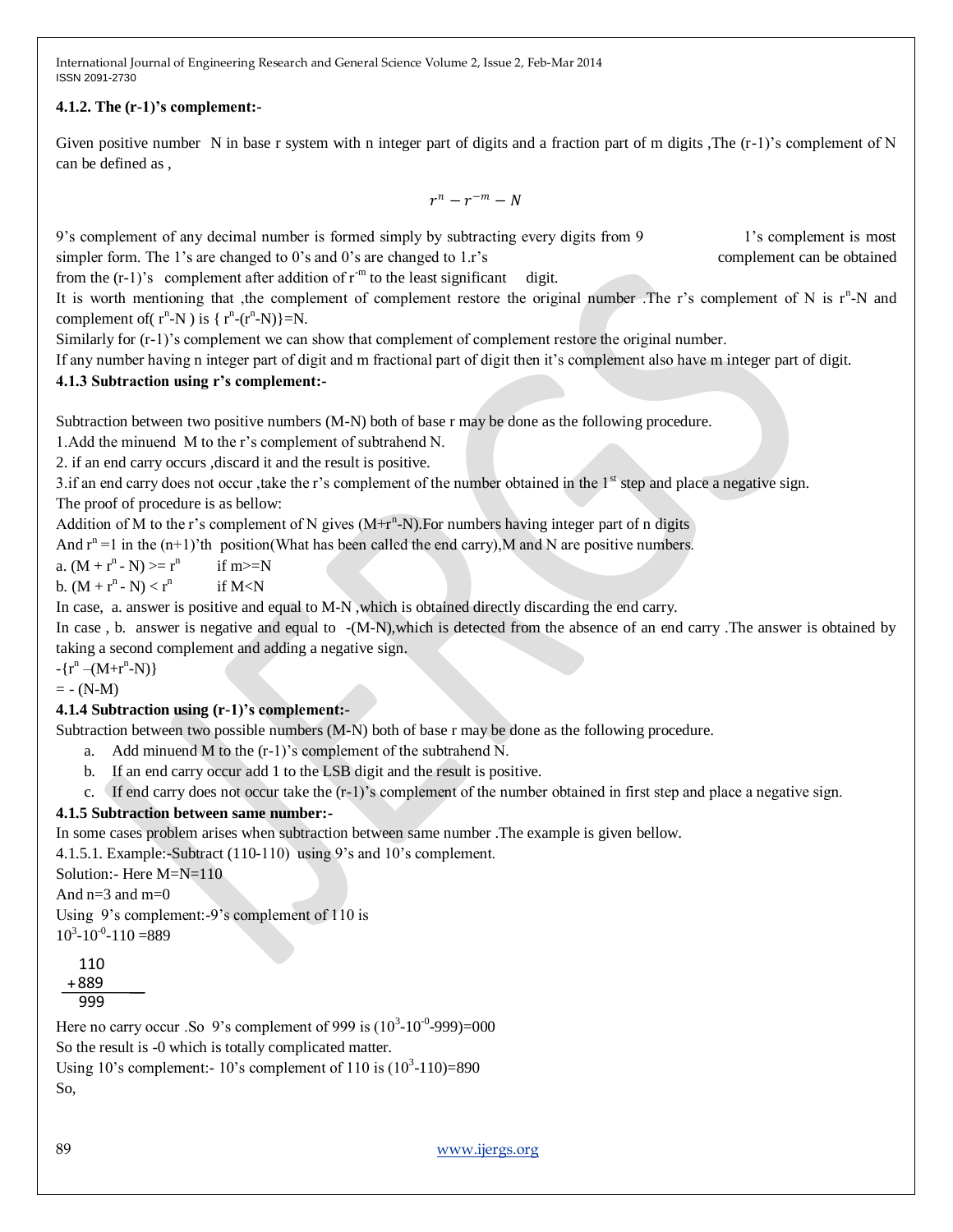

Discarding the end carry the result is +000.Although (r-1)'s complement is much faster than the r's complement ,then r's complement is better than the (r-1)'s complement for performing arithmetic operation.

### **4.1.6. For 0 ,r's and (r-1)'s complement:-**

Addition and subtraction can only be done between two numbers with same number of integer part of digit and same number of fractional digit.

When we find the complement of zero, it is encountered as integer part of digit. If we consider 0 as the integer part of digit , then 10's complement of 0 itself is  $(10^1-0)=10$ .But we know that complement of complement restore the original number. Here complement of 10 do not restore 0.Here an end carry occurs as we know any number having n part of integer digit then it's complement must also have n part of integer digit. For that reason the end carry just discarded. We see 9's complement as,



Subtraction operation done by taking complements of that number which being to be subtracted. If a number is N in (M-N), to find its complement it is taken such a position that the number of that position is added to M. Here we are taking the number(complement) perspective view on N. For example if 7 -4 is done we add a number perspective view on 4.Hence the number is 6(10's complement). So, to perform subtraction operation we take perspective view on addition. We can define the position of complement for number N from the infinity state zero model number.

#### **4.1.6 Defining position of complement for N**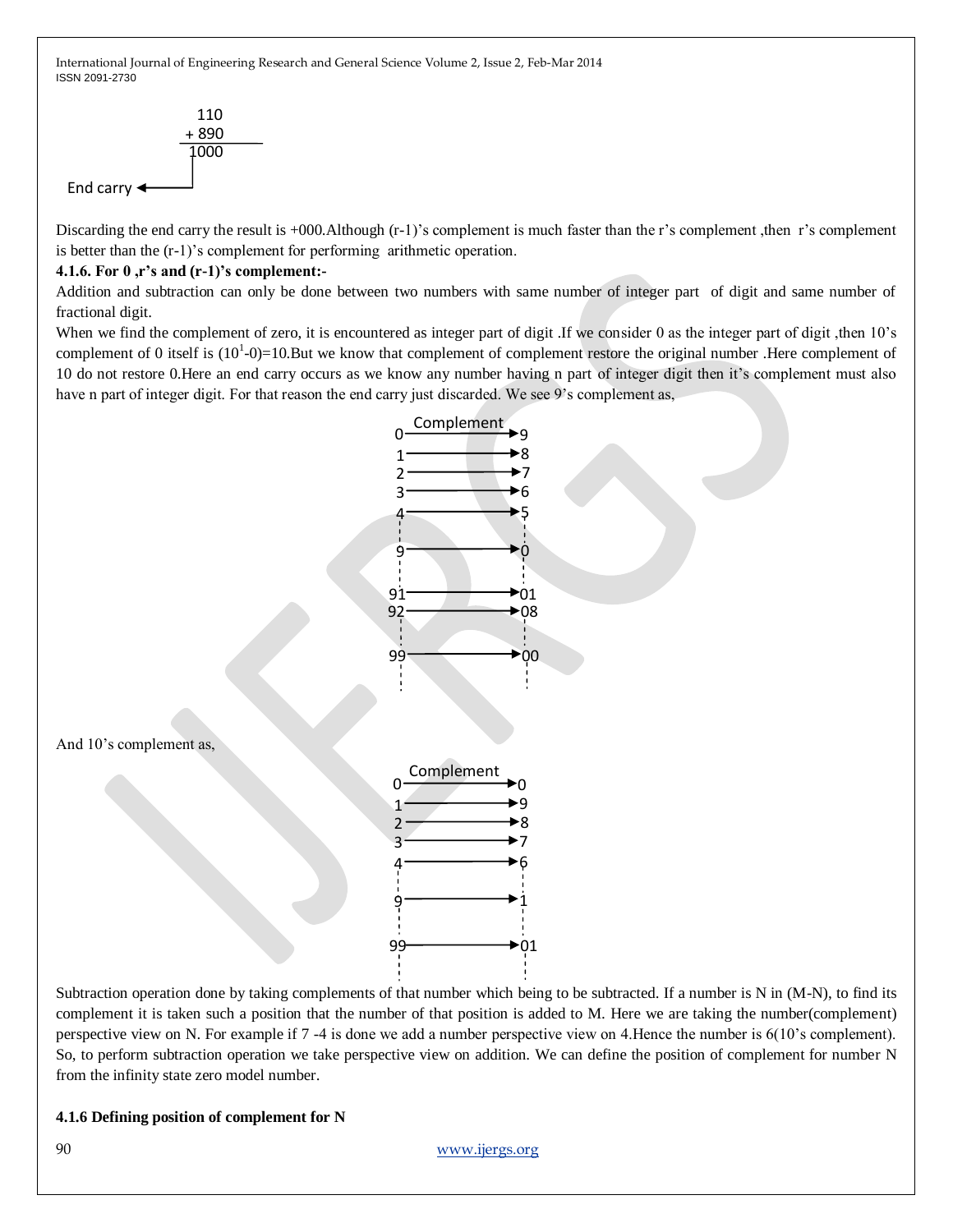International Journal of Engineering Research and General Science Volume 2, Issue 2, Feb-Mar 2014 ISSN 2091-2730 91 [www.ijergs.org](http://www.ijergs.org/) We can define the position of complement for number N from the infinity state zero model number(r's complement). If any number N having n integer part of digit then by following method, 1. Let  $a=10^n$  $k=n-2$ b=Total (internal+external) circle for N. c=Total circle in circle for N. z=Position of the complement for N.  $x=(2*a)/10;$ 2.Perspective view on external circle:- If  $(N=-0)$  then, {  $z=0$ ; } Else if(k≤0) Then, { If(b>0) Then, {  $z=x - b$ ; } } Else if( $c\neq 0$ ) then, {  $z=x-b+10^k - c;$ } Else {  $z=x-b+10^{k} - 1;$ } Perspective view on internal circle:- If  $(N=-0)$  then, { z=0; } Else if( $k \leq 0$ ) then, { If( $b \leq 0$ ) then, { If(LSB of N is 5) then, {  $z=x-2$ ; } } Else if(LSB of N is 5) then, {  $z=x - b-2$ ;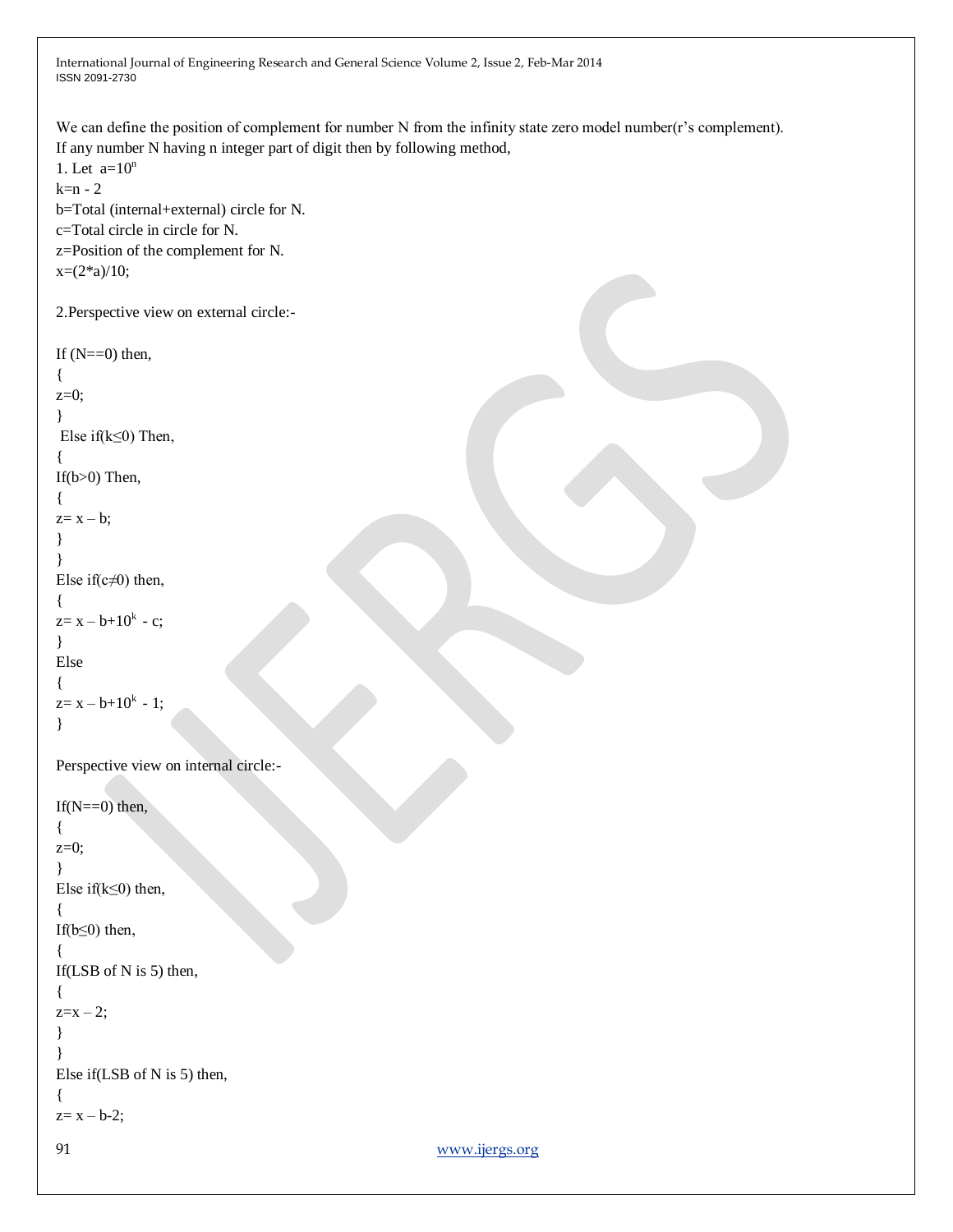```
}
Else
{
z=x-b;
}
}
Else if(c\neq 0) then,
{
If(LSB of N is 5) then,
{
z=x-b+10^{k} - c-2;}
Else
{
z=x-b+10^k - c;}
}
Else if (c == 0 and LSB of N is 5) then,
{
z=x-b+10^k - 3;}
Else
{
z=x-b+10^{k} - 1;}
```
3.Draw straight line from a circle positioned at x or x-1(Depending on N belongs to internal or external circle) to all lower circle of it through the master number and ended at opposite end of the circle position x or  $x-1$  (As we mention earlier for 0 or any number combine with zero the number line would be start from 0 to all number combining with zero and for 5 or any number combine with 5 the number line would be start from 5 to all number combining with 5.So they treated like separate number lines).

4.For number N belongs to a straight line, at position z find the number at opposite end (From N) of the line.This number is the complement of N.

```
Example:-Find complement of 19.
Solution: Here n=2;
k= 2 -2 =0;a=100;
b=3:
c=0:
x=20;
So the position of complement for N is,
z = x - b + 0=20-3=17Straight lines drawn fom circle number 19 through 5 to all circles,19 falls to straight line 1(Figure3.1.6). At opposite end of straight 
line 1,at position 17 the number is 81.
So 81 is the complement of 19.
```
The concept of complement in infinity state zero model number can be shown as a simple phylosophy "As higher as lower".If we define a higher position for a number N,complement can be found at lower position.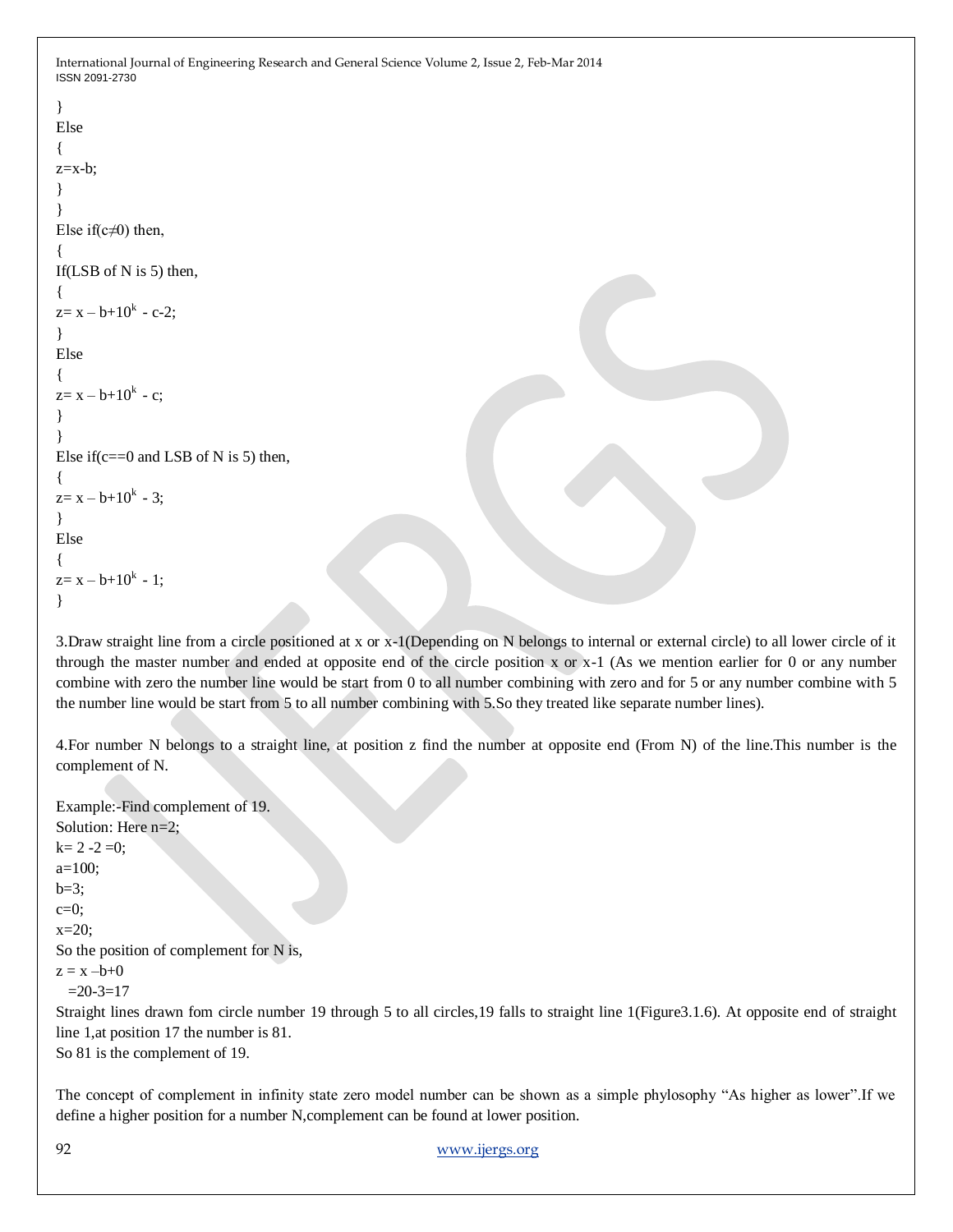From binary model we see that the last number created for  $n=3$  is 111 and the first number created is 1 or 001. Notice that r's complement of 111 is 001.

Basic operation on mathematics is mostly addition and subtraction.We notice that subtraction operation is described by perspective view on addition.All mathematical operation can be simply describe by addition,consequence of addition and perspective view on addition.The universe is additive!

# **5. Application**

The concept described in chapter 3(Infinity state zero model number system) can be widely use in Mathematics, Physics, chemistry, Computer science etc. The use of the concepts in distributed system can be as bellow.

### **5.1 Distributed system application**

Here we define 3 types of nodes.

1.**Client:**The nodes request for specific events. 2.**Intermediate** 

**manipulator:** This nodes are responsible for manipulating clients request, scheduling and pass the request to appropriate servers to serve. 3.**Server:**These nodes handle request and serves to the

appropriate client defined by the intermediate manipulator node.

Now as the use of the concept, think all numbers as client, number combining with zero as the intermediate manipulator node and any number combining with master as the server node. This system is applicable for wide computational network.

### **5.1.1 Method:**

Here the master number as the whole system. The system divides into sub-part.as we know every number has own circle except zero. The number at higher level is the smaller circular area. Here the intermediate manipulator are thought of as virtually connected and parent manipulator having the knowledge of its children manipulator. The process is as bellow,

1.Client request for an event to its corresponding intermediate manipulator.(For example if a client node is 7 then its corresponding intermediate node is 0).Client send request along with its address and destination address .

2.Intermediate manipulator handle the request, verify and find the appropriate server.

f the server is intermediate manipulators corresponding server then,

The server perform operation and send the result to the corresponding intermediate node.

The intermediate node pass the result to the client.

Else if,

The server is not corresponding to intermediate manipulator then, find the appropriate children manipulator which having the knowledge about the requested server.

Else,

The current manipulator request its parent manipulator to find appropriate along with its current state status. 3.Repeat step 2 until no appropriate server is found. A monitoring node is established to monitor that if the process arrives to leaf manipulator node the system terminated.

See figure 5.1.1.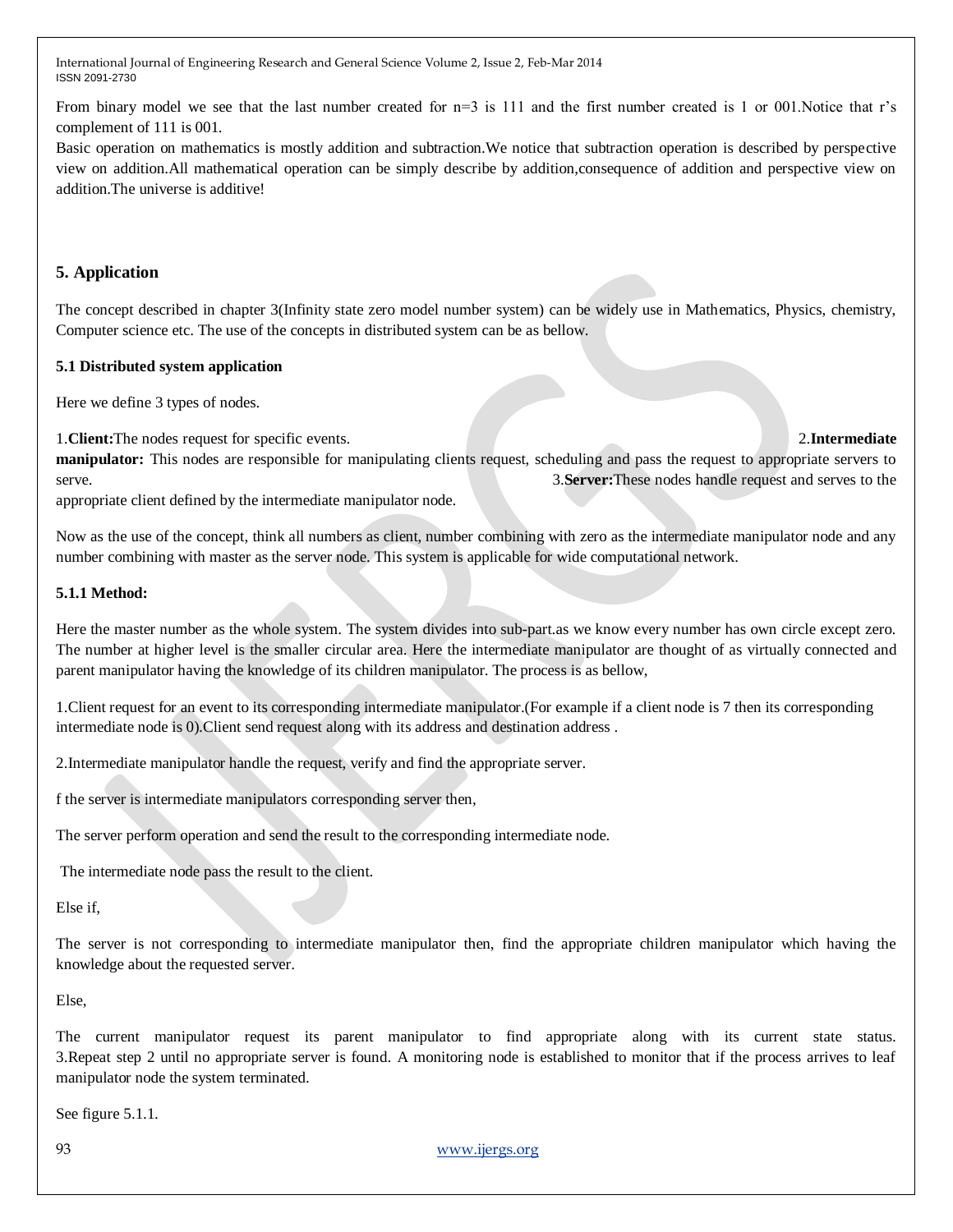

Figure 5.1.1 Proposed Distributed approach.

**Example 5.1.1.1:-** A client node (Let 109) request for an event to a server 995 what will happen?

Solution:- 1.The client 109 send request to its corresponding manipulator 100.The manipulator decides if the request can handle by its corresponding server but its corresponding server can not. So it decides if its children manipulator having the ability but children manipulator not having such ability. So it request parent manipulator 10 by giving its status. Manipulator 10 decide if the server 15 can serve but it does not.

2.Manipulator 10 now decide if its children manipulator 110,120,….150…190 except 10 can handle but the do not. So 10 request its parent manipulator 0 to handle request. Manipulator 0 decides if server 5 can handle request but it does not. So it decide if children manipulator can do the job. Manipulator 90 can do the job.

3.Manipulator 0 request to 90 with its status.90 check if 95 can do the job. Then it request its children manipulator 990 to do the job with its status while it computes that 990 can do the job.

4.Manipulator 990 find that 995 can do the job. It request to 995.Server 995 do necessary computing and send result to 990.Manipulator 990 send back result to 90.

5.Manipulator 90 receive result and 990 remove status from 90.Manipulator sends back result to manipulator 0 and removes status. Then 0 sends back result to10 and removes status.10 sends result to 100 and removes status and at last 100 sends result to client 109 and removes status from 109.

The system shown in figure 5.1.1.1 dashed lines means other several number or nodes. Blue colored numbers as manipulator and red as server. If our total address space is  $2<sup>n</sup>$ -1(Binary) dividing address space we can form a huge computational system. Although several protocols and algorithms have been established for distributed system this system can be used for more reliable, secured, huge computational power and efficient system although there remains a problem of time consumptions.

# **5.2 Other applications.**

**Nuclear energy**:- The number system described in chapter3 can be used to produce huge amount of nuclear energy. Note that in Radiant object neutron of nucleus divides into electron and proton. Electron emits as β ray. Application of other fields are as Classification in Computer science, Neural network, Artificial intelligence etc.